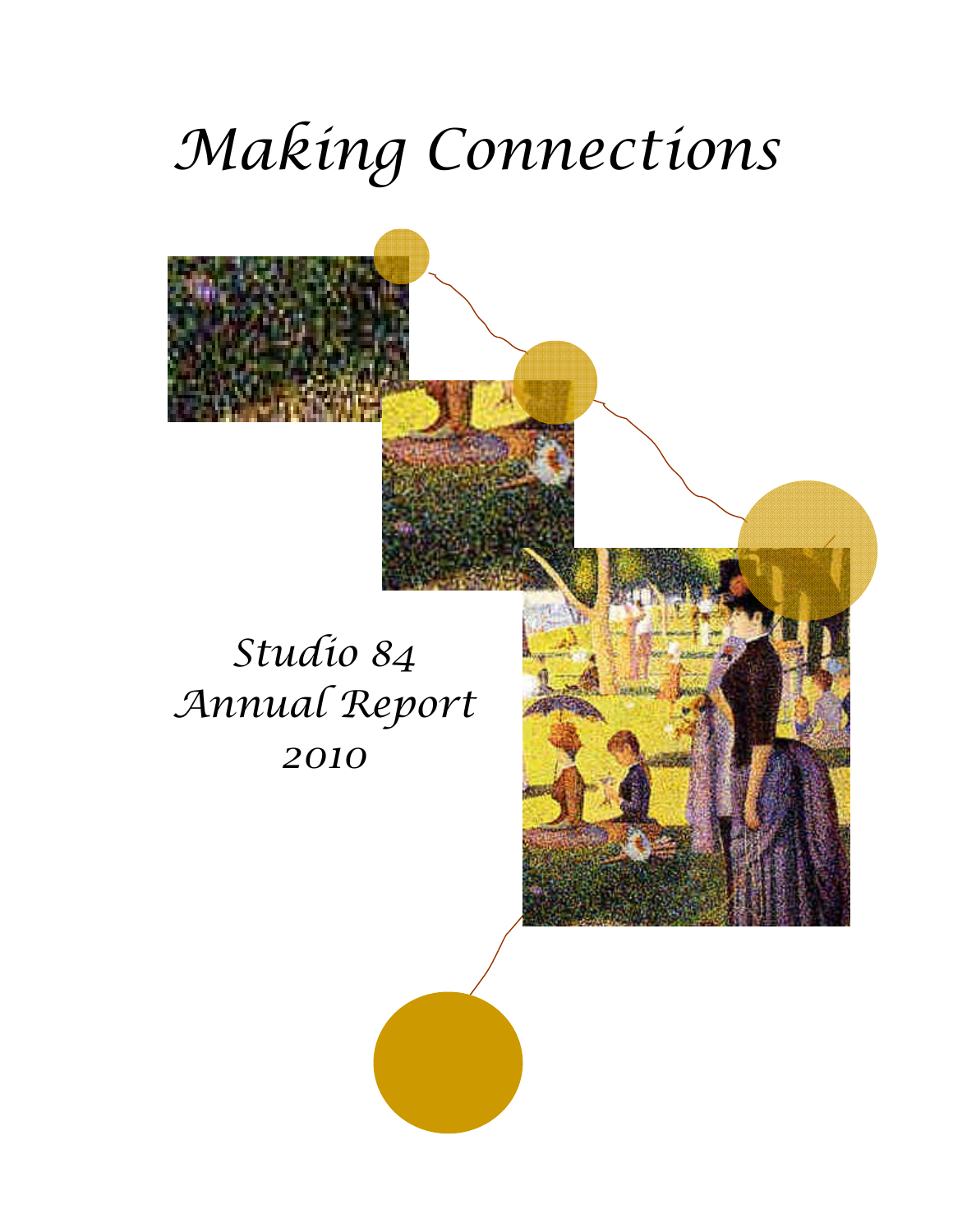#### *MISSION VISION*

*Studio 84 will provide fully accessible opportunities in the arts to enrich peoples lives* 

*by focusing on the strengths and abilities of the individual, by encouraging the creative voice with self directed activities, thus, inspiring self-worth, pride, confidence and acceptance.* 

> *A Creative Focus on the Abilities through the Arts*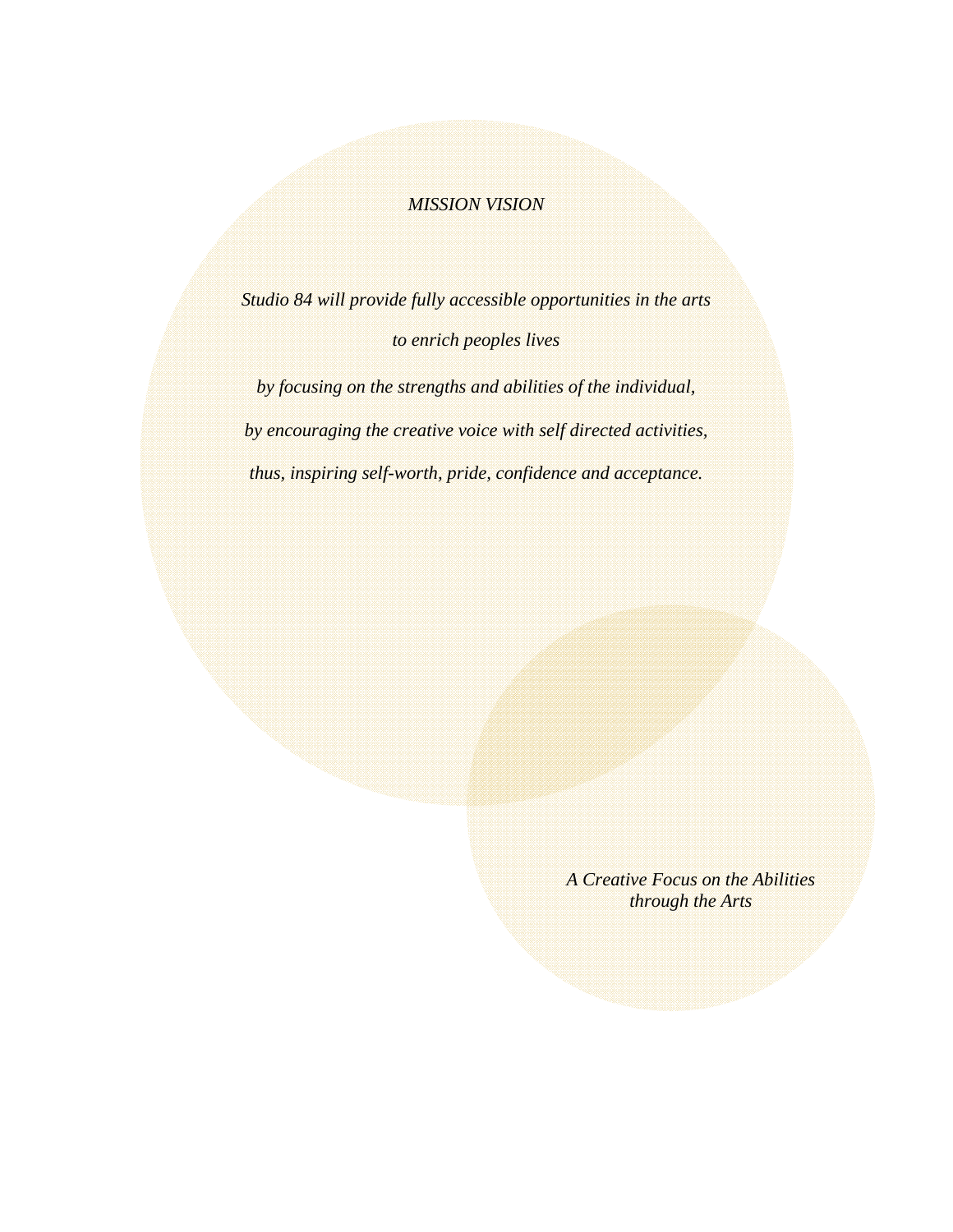### **Studio 84**

#### *A Creative Focus on the Abilities through the Arts*

*From Founder and Director, Deborah Blackwell* 

A wise person once said: Don't chase the money; passionately pursue your mission.

For many years Katherine and I had been making plans towards our dream of having an art studio that specialized in working with people with disabilities. Over ten years, when we actually try to count! Over the years many things leaped in our way, reminding us it wasn't time yet. Growing families, school for both of us, loss of jobs, changes in life's circumstances all reminded us, it wasn't time yet.

In the meantime, a business plan developed. Research on how to start a non-profit grew and became part of our knowledge base. Incorporation and non-profit status was a yearlong process of applications and verifications. We learned much in a very short time during the last couple years of my schooling. Katherine had already graduated in 2003 and by May of 2008, after I graduated, things were in place and *something was saying the world was ready for us***.**

On July 1, 2009 we were in our building at 121 W. Center Street in downtown Whitewater, Wisconsin. Well at least in half of our building, with some art on the wall and borrowed tables, a found file cabinet, donated paper and paint from our left over years in art school. But we were open and hit the ground running.

Our first year and a half of operation was about making connections. Nobody knew of our mission and our passion for what we wanted to do. It is our passion that helped make the needed connections.

It is this passion that will continue to help us with our connections and succeed; we know that without a doubt.

Creatively yours,

Deborah

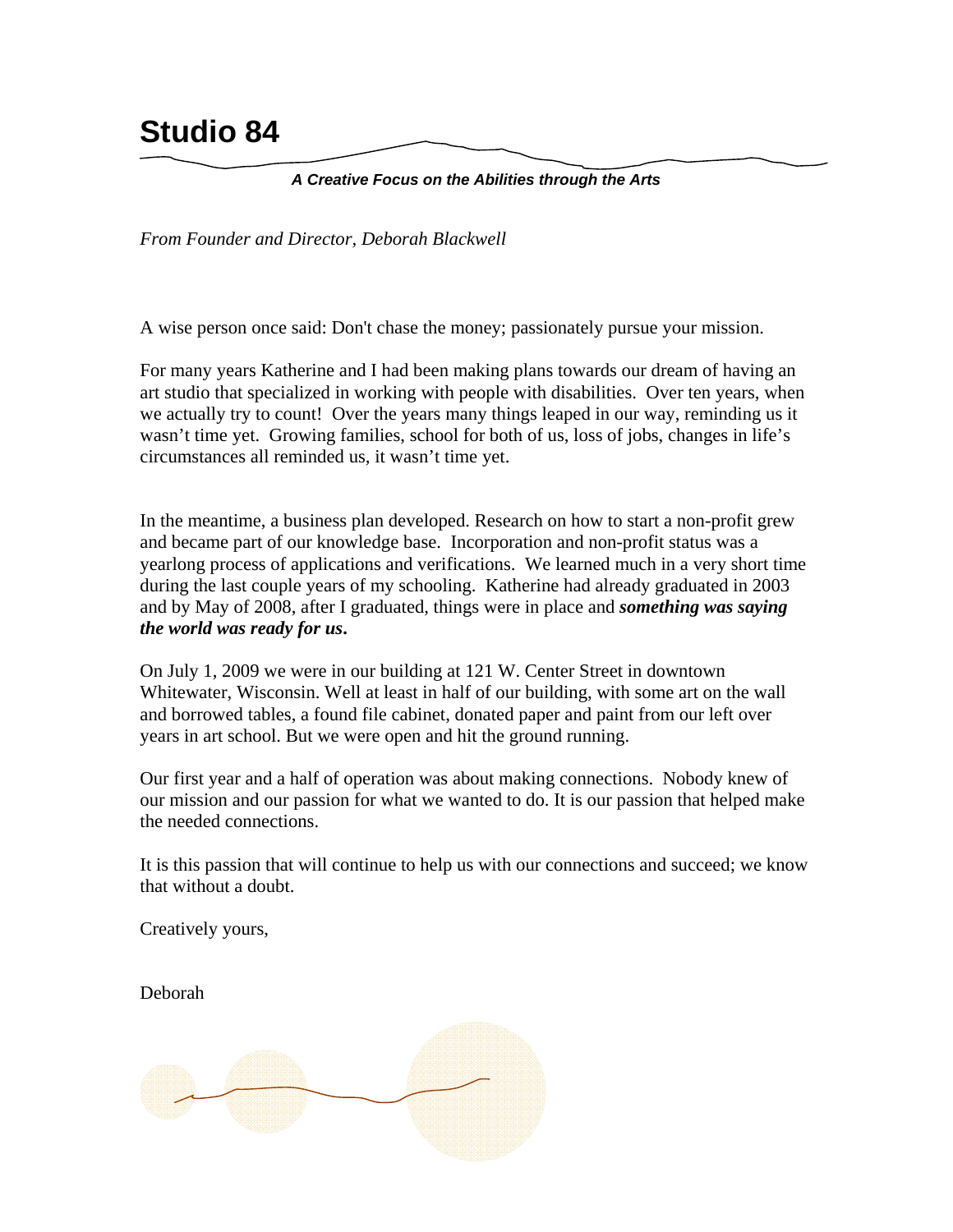### **The First Connections**

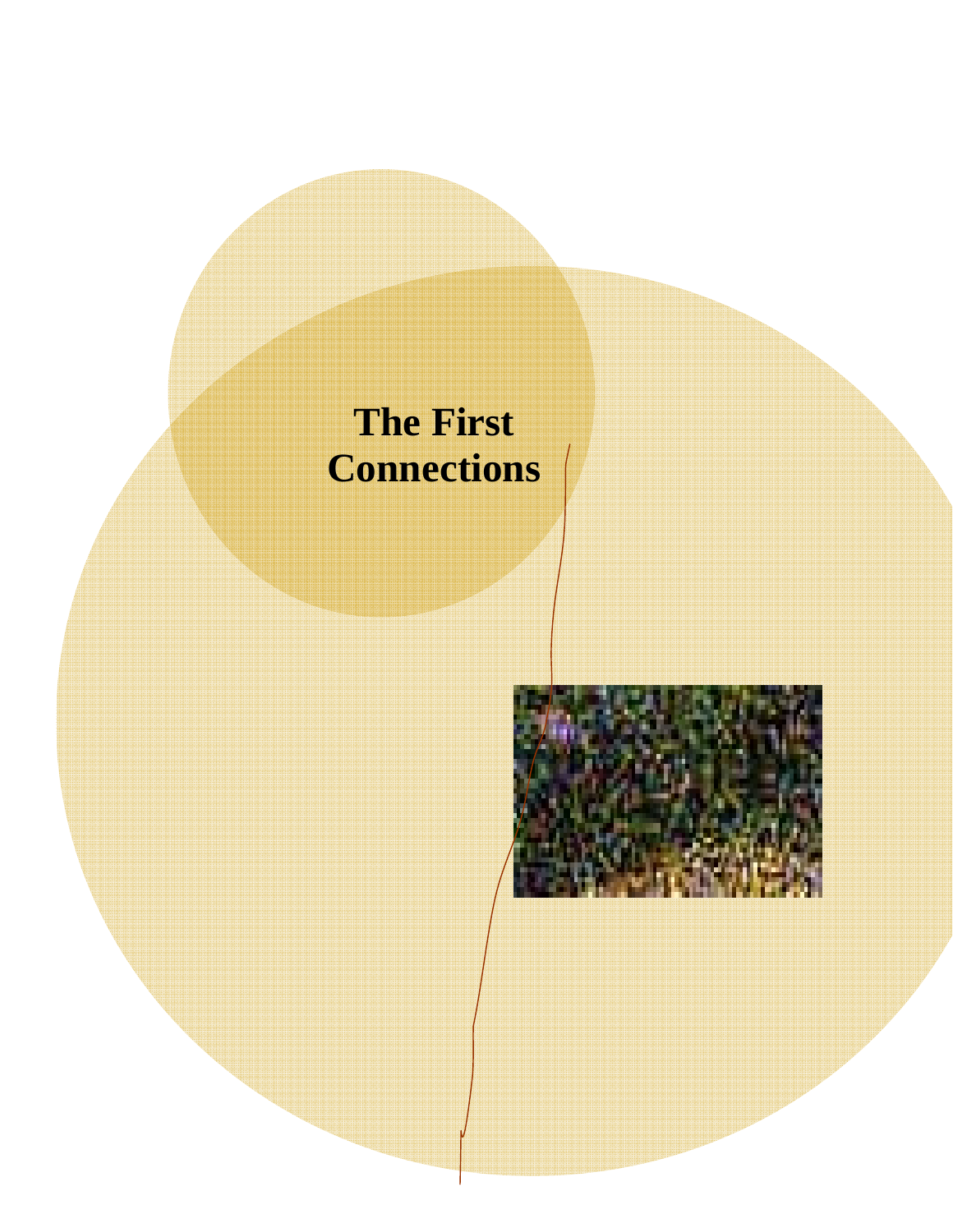*The first connection was with our selves.* 

*We had to connect with who we were and our purpose in life.* 

*We have always believed that one needs to find their gift in life and then use that gift to benefit others.* 

*We found our gifts and a passion with in the arts. While in school we discovered a second passion; working with people with disabilities.* 

> *This is how Studio 84 began to take shape.*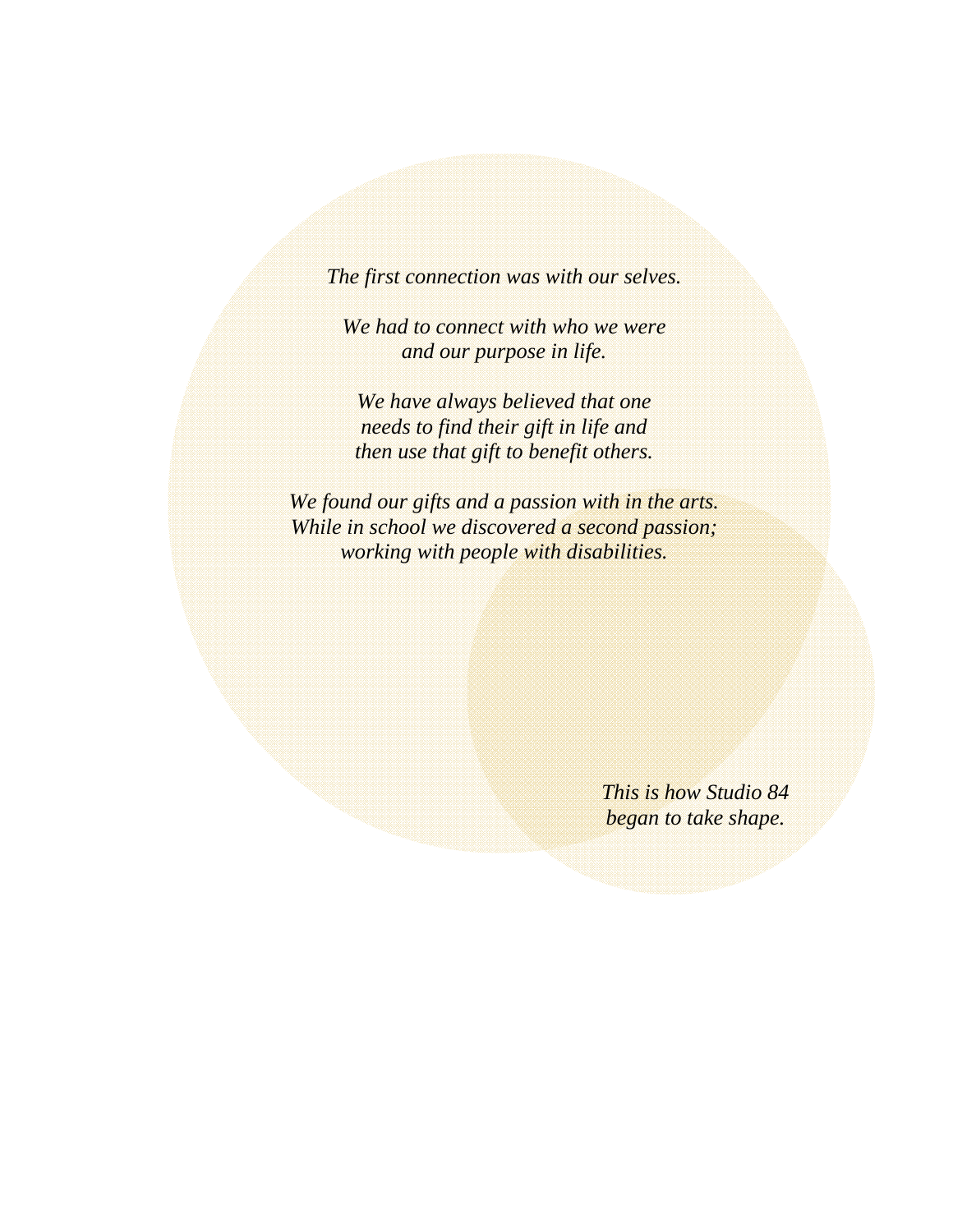#### **Education**

2008 Graduate of UW Whitewater, BFA (sculpture) with Arts Management Minor. Graduated *Suma Cum Laude*

1973 Graduate of Blackhawk Technical School—Child Care Assistant

**DEBORAH L BLACKWELL** 

#### **Experience**

2006-2008 Gallery Assistant at Crossman Gallery, UW-Whitewater 2004-2007 UW-Whitewater Center For Students with Disabilities, van driver, In-class aide and Homework aide. 2004-2005 Physical Therapist Aide--Balistreri & Associates 2001-2003 Physical Therapist Aide--Greenfield Rehab Agency 1998-2002 The Young Scholars Art Program for the Gifted and Talented, taught ceramics and book making 1999-Aug Artist In Residence at Children's Theatre School, Inc. Gretta Assaly, School Director 1998-Aug Computer Tutor through Walworth County Dept. of Human Services and Department of Vocational Rehabilitation 1998-Jun-Aug Autism Behavioral Network, Line Therapist for Children with Autism 1996-Aug-Dec Arts Assistant at B. Gardner Art Program, Lake Geneva 1996-Apr-Nov Community Center, after school activities coordinator Chestnut Ridge, Delavan 1996-Jan-May Center Gallery, UW-Whitewater, Gallery Assistant 1992-1997 Director of Odyssey of the Mind Program for Delavan-Darien School District 1995-96 Geneva Lake Manor Nursing Home, Activity Assistant 1983-85 Taught art to home schooled children

#### **Professional Memberships**

 Wisconsin Regional Artist Association 1992-2007 (Regional Coordinator) Friends of the West Bend Art Museum 1995 Lakeland Players Ltd. 1995-97 (Technical Director, Scene Artist) Walkers Point Center of the Arts 1996 to present Geneva Lake Art Association 1996, 97, 98 (Gallery Manager)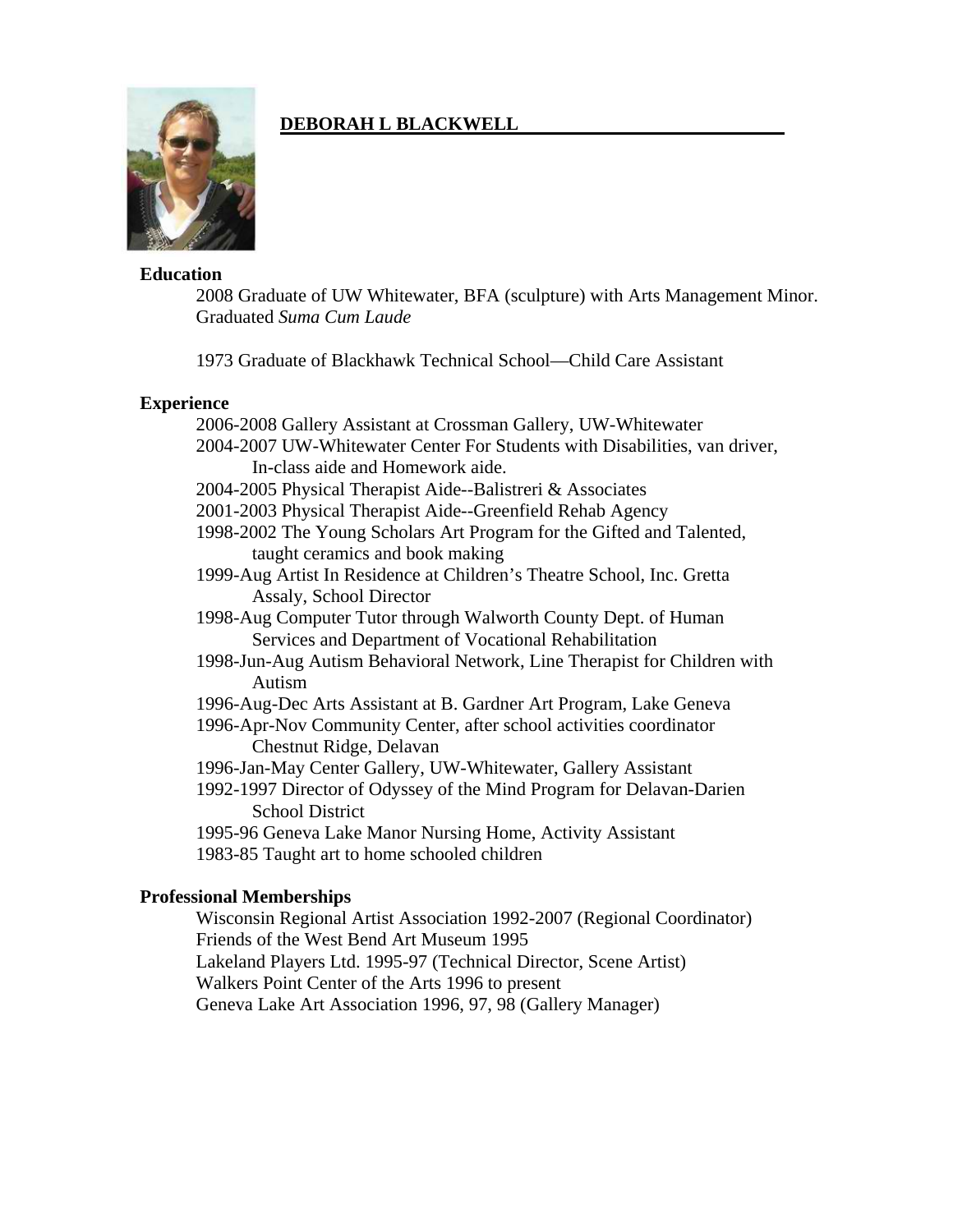

#### **KATHERINE FINCUTTER**

#### **Education**

1998-2003 University of Wisconsin Whitewater, Whitewater, WI

- BFA (sculpture), Art History Minor
- Graduated *cum laude*

#### **Experience**

- 2009-Present Whitewater Unified School District, Whitewater, WI - Assistant Director of High School Plays
- 2009-Present Nelson's Bus Service, Whitewater, WI - Special Needs Bus Driver
- 2006-2008 St. Coletta of Wisconsin, Jefferson, WI - Transportation Manager
- 2006 St. Coletta of Wisconsin: Alverno, Jefferson, WI - Recreational Aide
- 2002-2005 Center for Students with Disabilities, UW-Whitewater - Transportation Coordinator
- 2001 YMCA Camp Edwards, East Troy, WI - Art Director
- 1998-2006 UW-Whitewater, Whitewater, WI - Tutor/Note Taker/Art Studio Aide

#### **Professional Memberships**

Council for Exceptional Children Lakeland Players, Ltd Walkers Point Center of the Arts Wisconsin Regional Artist Association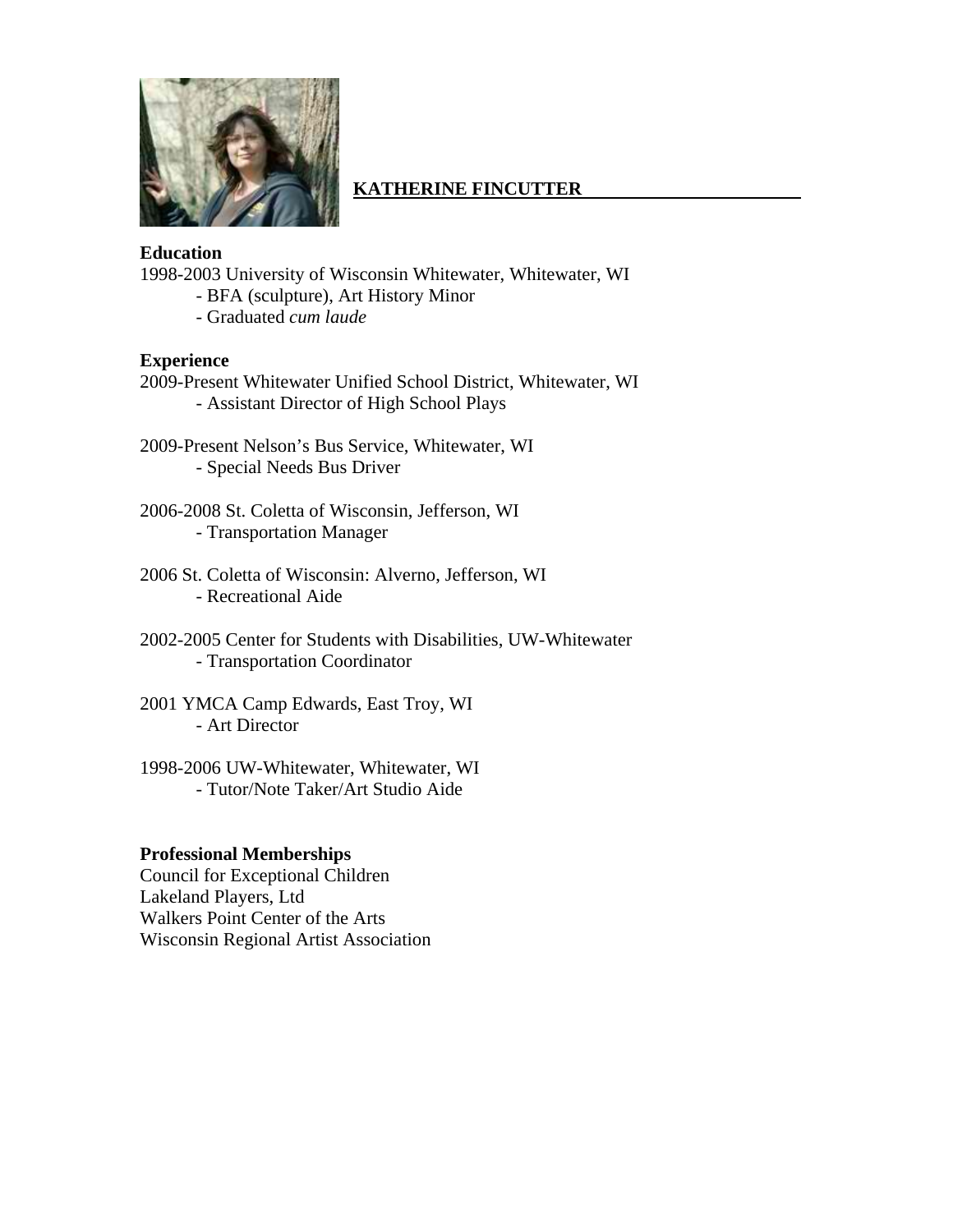## **The Next Connections**

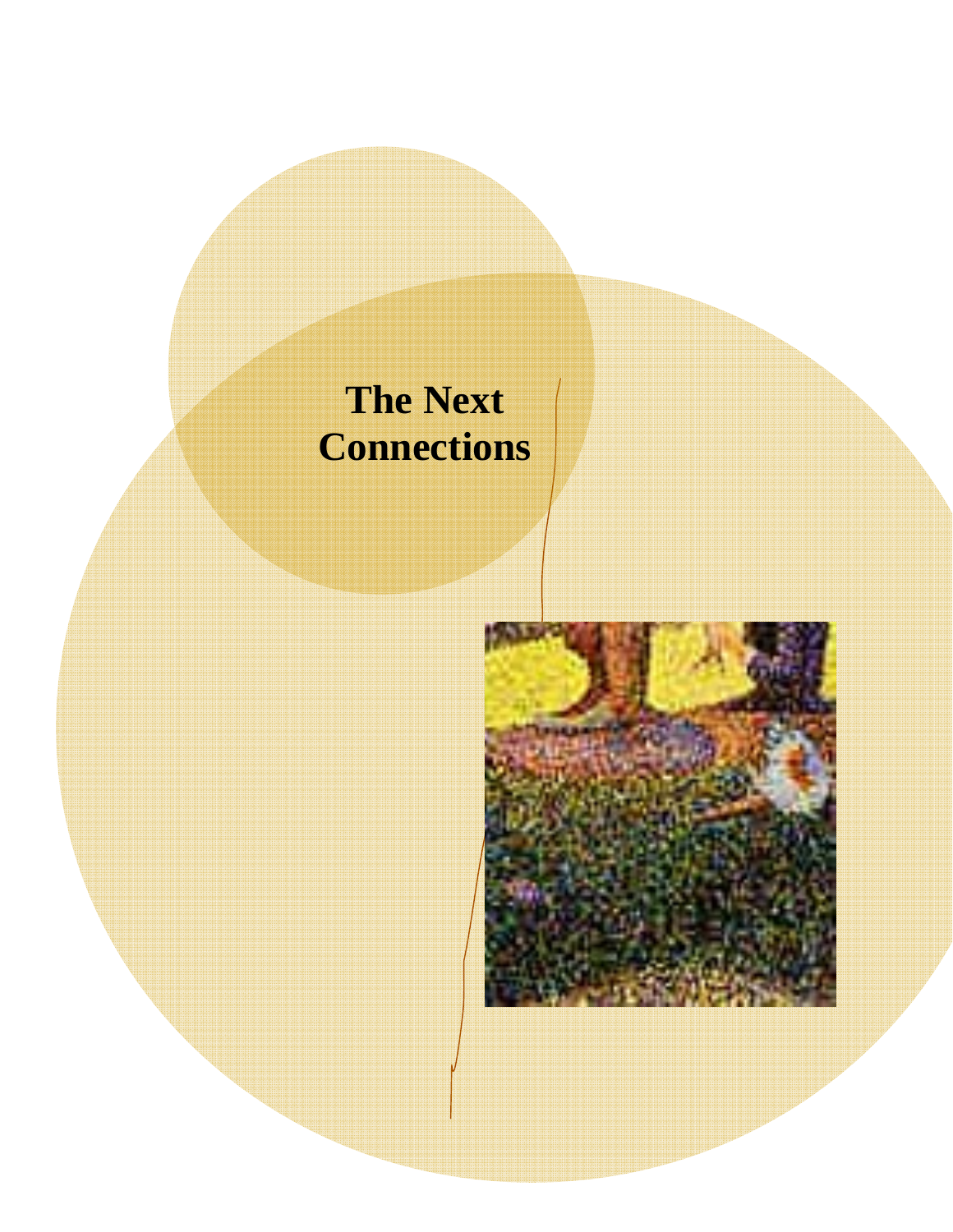#### **Board of Directors**—*Important Connections*

We are excited to introduce you to our board members! They come with incredible knowledge, insight, and skills that will assist us in moving forward. Most importantly they believe in the mission and purpose of Studio 84.



#### *Karen McCulloch, President*

Karen has her degree in theater from UW-Whitewater. She's very active in the community. She currently is employed at a Whitewater business and is co owner of Royal Oaks Productions.

#### *Stasia Wilson, Vice President*

Stasia received her BA in Fine Arts and a minor in English from UW-Whitewater. She is a prolific painter and is often in the studio working on her own art or assisting others. Stasia has Cerebral Palsy and uses a head stick to paint with. She also assists with the Studio's administrative needs.



#### *Laura Graham, Secretary/Treasurer*

Laura is a computer program tester and mother of an adult child with a disability.



#### *Jennifer Smith, Board Member*

Jennifer joined the board in November of 2010 and is excited to see our growth since opening and plans for the coming year. She is a special education teacher in the Janesville school district and comes to us with a wealth of ideas and experience.

**Steven Smith** is an Assistant Professor of Business for Upper Iowa University. He enjoys writing, drawing, and working with his hands. He is also a big movie buff.



#### **Advisory Board Members**

Frank J. Ludicky is an electronics engineer and patron of the arts.

Gloria Vasquez is an RN and has her masters in art therapy. She is an alumnus of UW-Whitewater with a degree in art.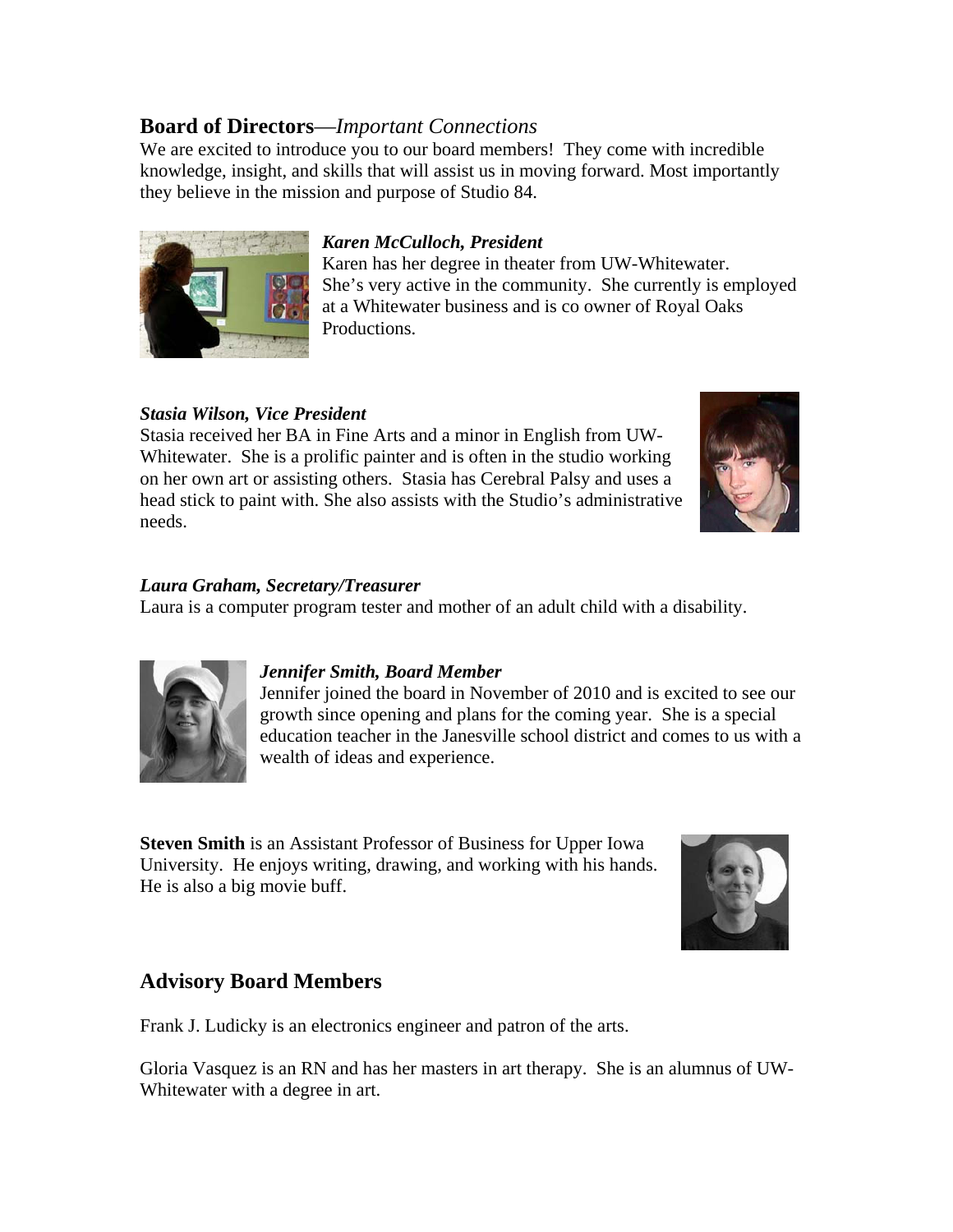#### **The Artists**—*Best Connections of All*

*They are the reasons why we do what we do!! It is their stories and successes that fuel our passion. These are just a few of our many students and stories.* 

#### **Betsy Russ resident at Inspiration Ministries:**

 "Hi, I was there this morning. It was the highlight of my summer. I cried for joy all the way home. Meeting Stasia was awesome." *Email from Betsy.* 

*Note: Betsy has put her art in the background for over 30 years. Doing computer 'art' to supplement her income instead. She has cried so many times when she comes here because of the joy she feels knowing she has a place that understands her needs and desires as a creative person. She is thrilled to be back to painting after all these years! She sees others who can do art and are even more physically challenged than she is and they are an inspiration to her.* 



#### **Betty Mulloy, VP of Marketing and Development at Inspiration Ministries**:

"Betsy stopped me in the hallway a couple of days ago to show me her new oil pastels. She was beaming and teary with joy. This has given her such light and life; I wish she could go every week!"



#### **Jane Dewey:**

*We learned that Jane was on her way to becoming a doctor when an accident changed her life plans. A lack of confidence in her abilities in all areas of her life was evident as she talked casually with us while working. She has told us many times how much she enjoys coming here to paint and learn new things. She mentioned that she feels like there is hope now.* 

#### **Austin, a young man with Traumatic Brain Injury**

*Austin is just beginning with us and while his memory isn't what it should be for a young man of only 23, he knows what days he's coming to paint and create at Studio 84. He's intelligent and creative; he just can't always remember things due to short-term memory problems. His mother is so thrilled to have found us. After years of trying several other options for Austin, such as technical school, and being turned away, she feels Studio 84 is finally a place where Austin fits in, is accepted for who he is and will be challenged to grow at his pace.* 

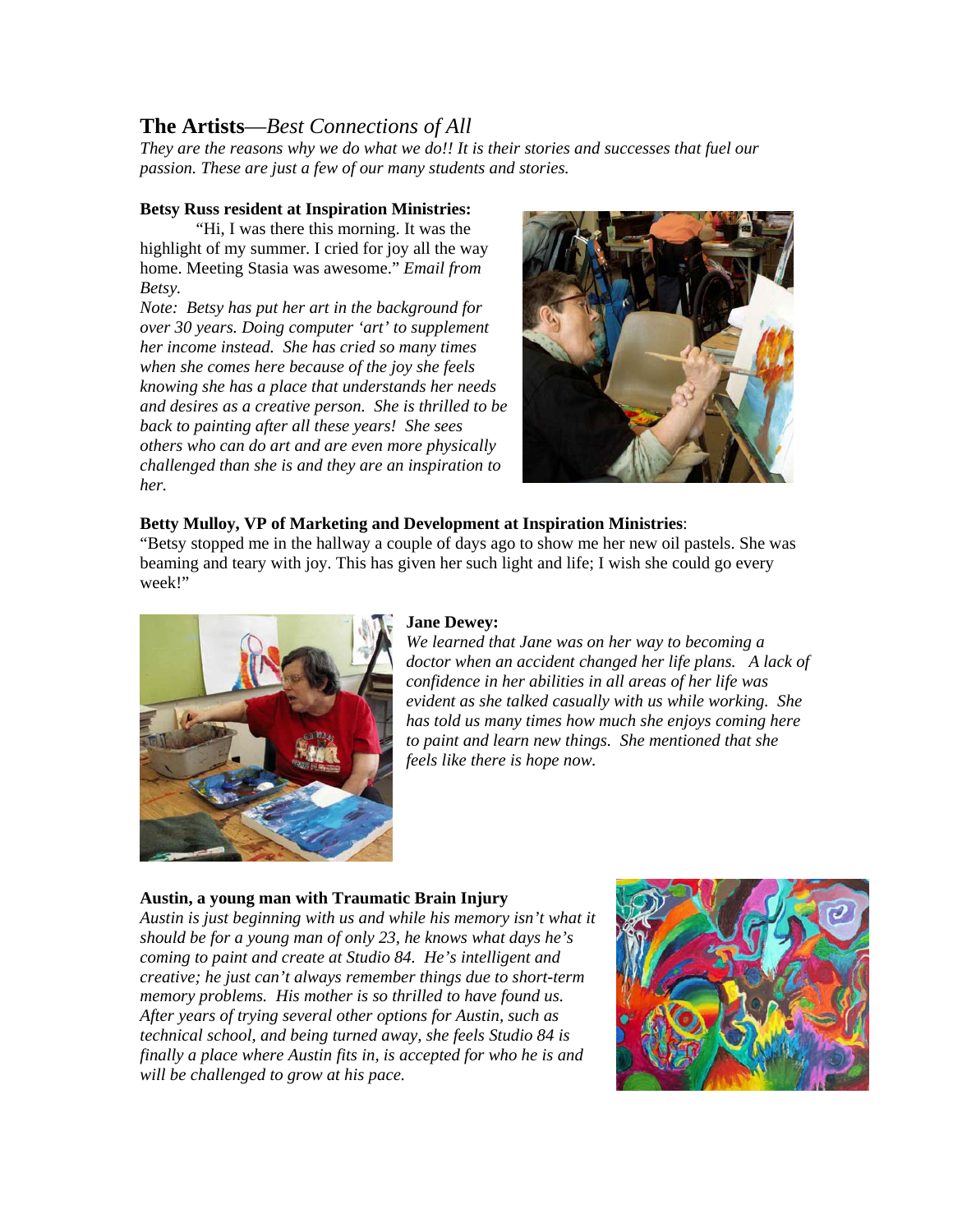

#### **Cathy Colahan:**

*Cathy loves coming to Studio 84. She has told us it is so nice to get out of the house and do something different and learn new things. She loves exploring new colors she mixes herself.* 

#### **Linda's Story:**

*Linda is 70 yrs old and cognitively about the age of 3-5 yrs old. She has, in just 8 short weeks of one hour each week, become noticeably more independent and focused at her job; a sheltered workshop in Fort Atkinson. While she is at Studio 84 she has gone from needing complete assistance with getting set up to doing this herself. She makes all her own decisions as to what she wants to paint on, what colors she will use, what brushes to paint with. Linda's aide has worked with her for over 6 years. She is very familiar with her consistent and methodical* 



*behaviors. For example, she told us of how she needs to sit in the same chair each time she visits the doctor, every time she visits. Yet while at Studio 84 she has become very flexible. She now chooses to sit in a variety of places, sometimes on one side of the room, others at an easel or at a table. She has even sat on the floor to paint! Linda continues to surprise her aide with the choices she is making and what she does. Linda's conversation with others and us is starting to improve, before she wouldn't converse at all. Now she will ask for help when she needs it. Her art is even starting to change with her choice of colors and in using more colors. It has been a fascinating journey to see Linda grow and develop in so many ways that are also flowing into her daily life at work and at home. All just because of the art experiences she receives at Studio 84.* 

*You can view more of our artists' work at our website www.studio84inc.org*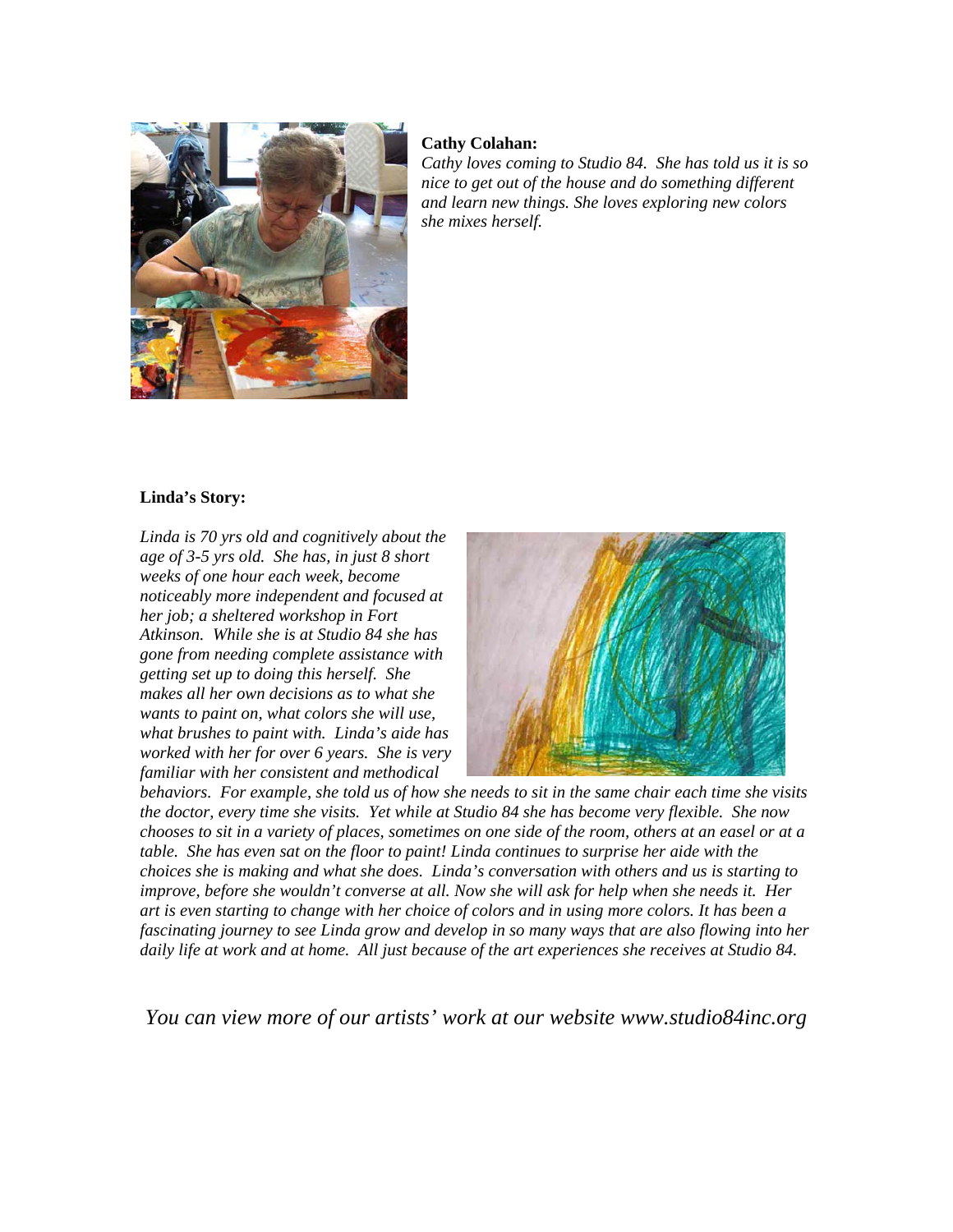## **Our Future Connections**

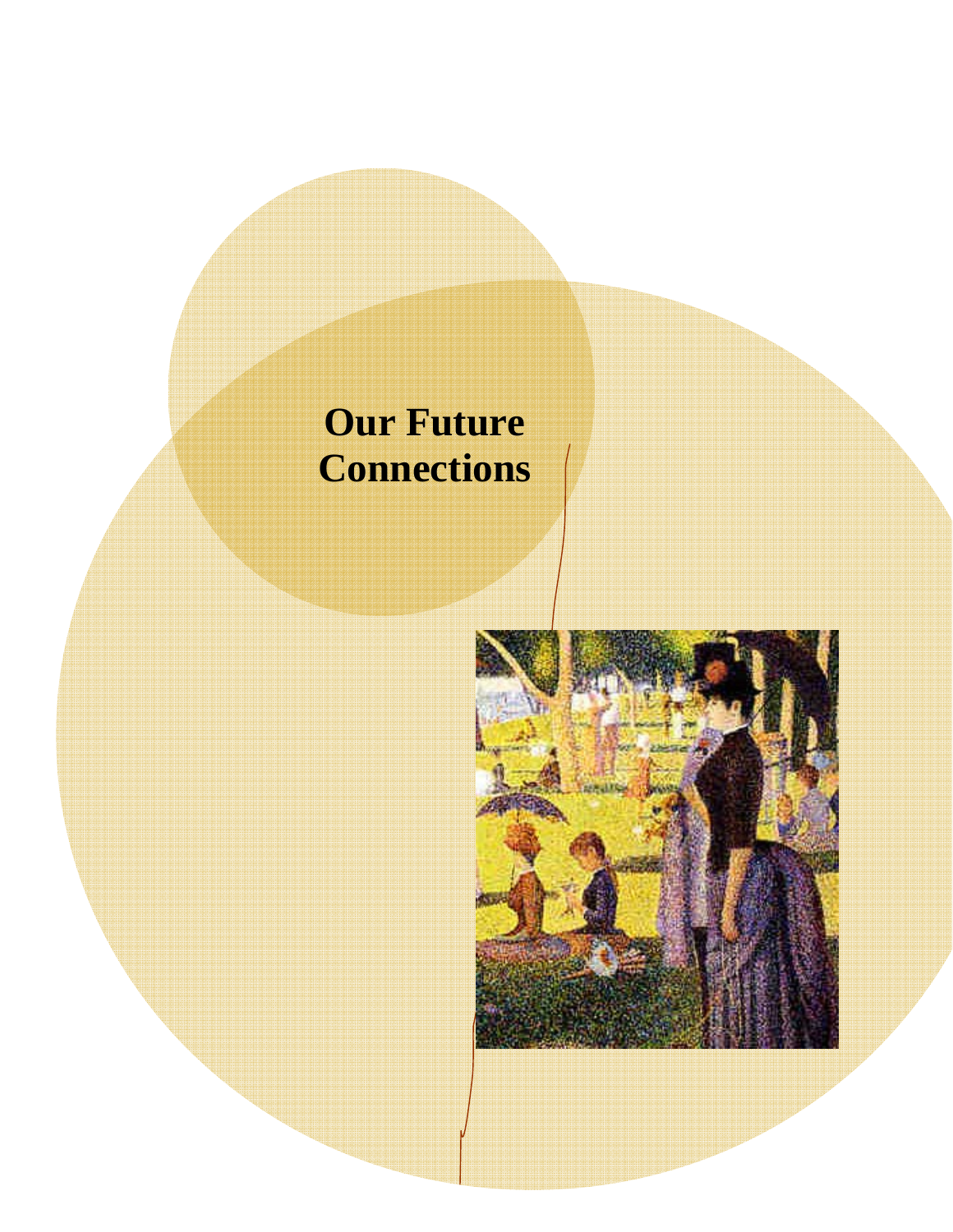We've accomplished a tremendous amount since opening and have made many connections within the community.

#### **Our goals for next year are to deepen those connections and make more.**

Developing for 2011--building further connections with

- o Volunteers
- o Interns
- o UW-Whitewater organizations
- o City events
- o Other art organizations

Programming growth will include our

- o Theater Program
- o Art & Disability Awareness Month events in October
- o Art in Motion Bike Ride/Walk
- o Gala Night with Friends of Studio 84
- o Art @ Work Program
- o Self-Enrichment Program
- o Exhibits in gallery

*If we can make a small* 

*difference in one person's life,* 

*our life will have been worth living.*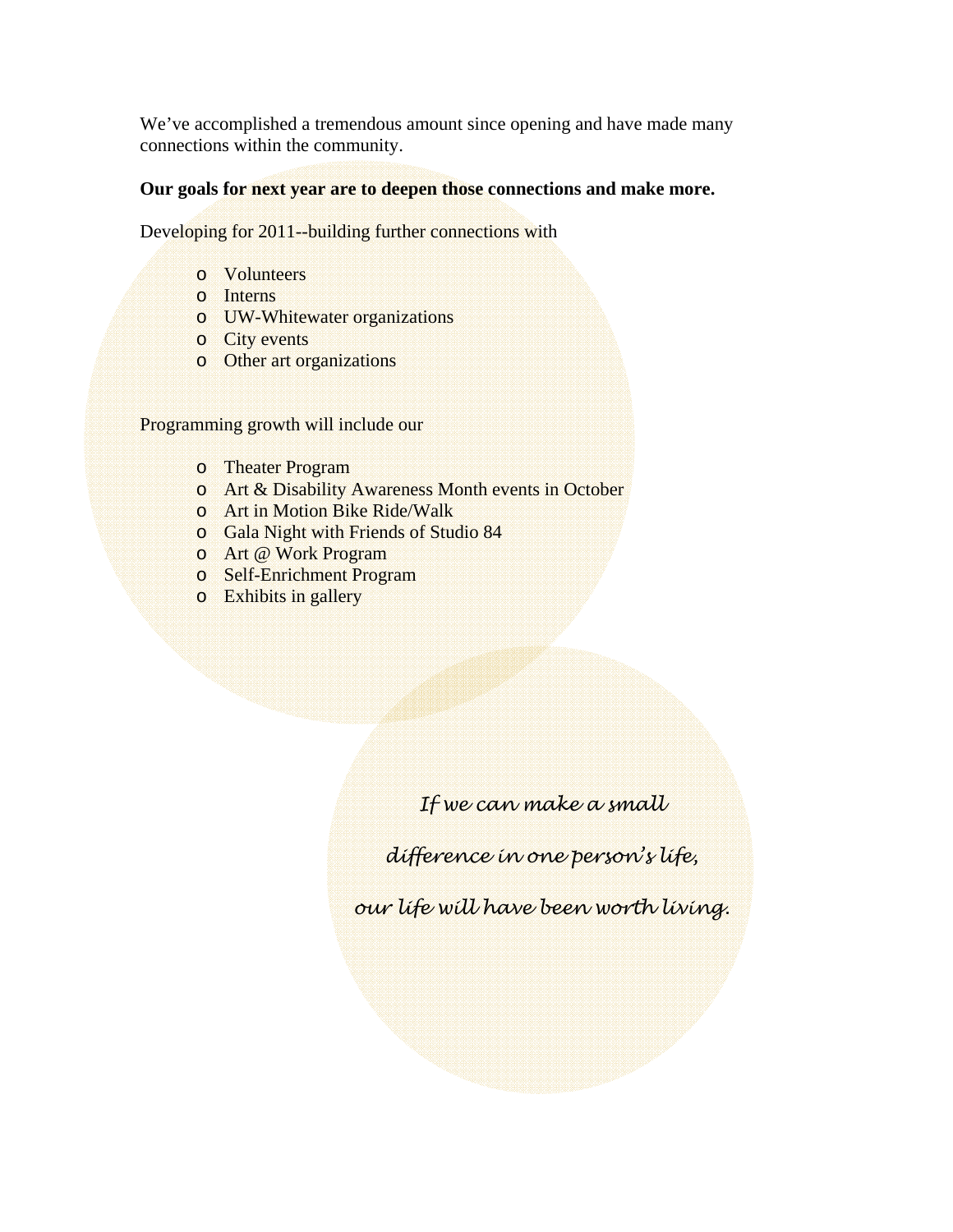## **The Financial Connection**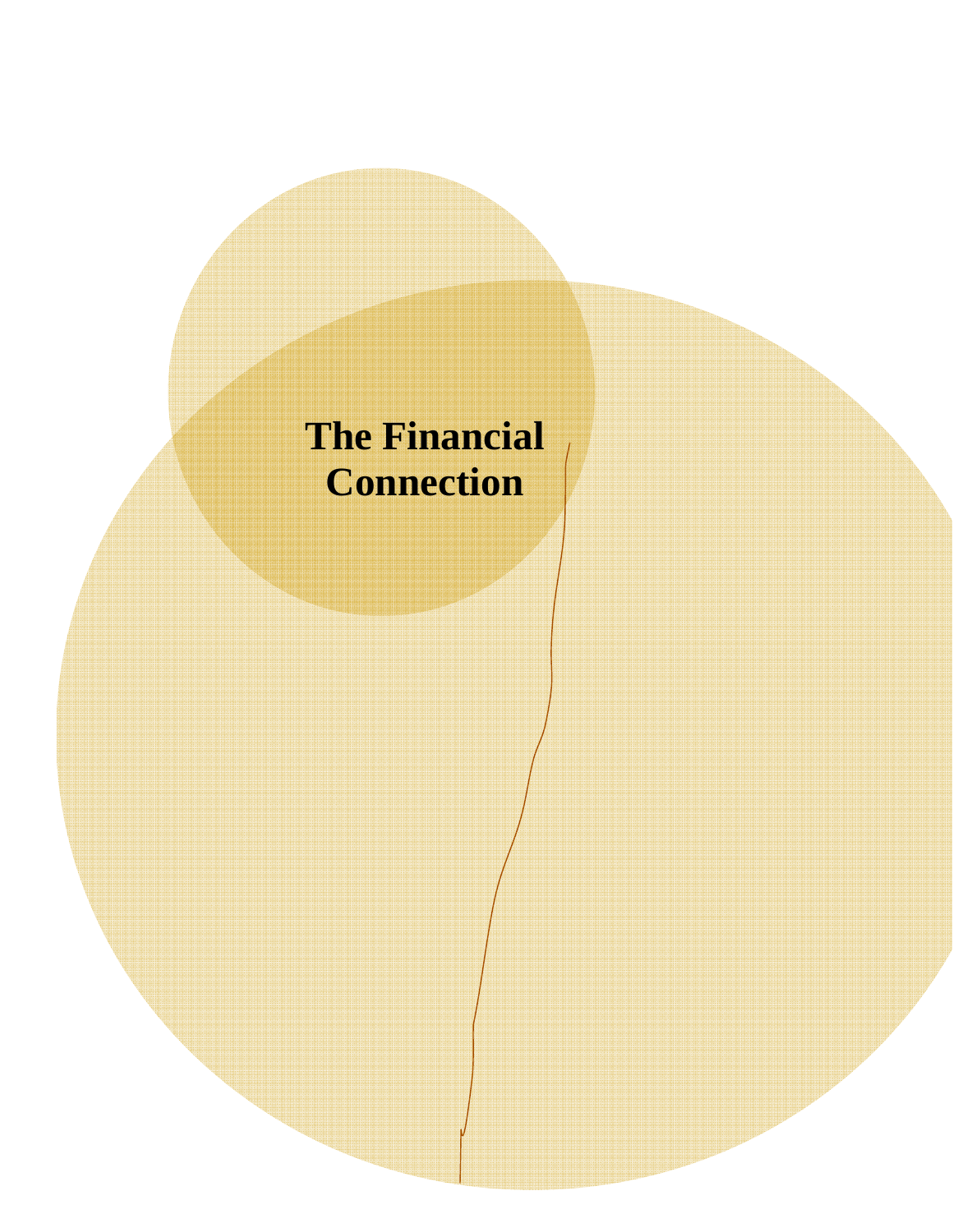#### **Big Friends of Studio 84**—*Supporting Connections*

We want to say special thanks to our Friends of Studio 84 for their support the past two years of development. For without this connection we could not exist and grow.

#### **Individual Friends**

Frank Ludicky Deborah Blackwell Dawn Hunter Max White Christina and Deji Akinlosotu Julia Ince Walter and Carina Boyd John Wickenberg Wade Dazey Katherine Fincutter Sue Messer Marshal Anderson Robert McCullough Ann Engleman David Pawl Sue Hughes Shirley and Donald Wickersheimer Saskia Lodder Dennis & Debbie Lee Mark Delaney Kenneth Kohberger Dan Sable Sue Hughes Mike Kluvia Erin Amundson Mark Delaney Jen, Gwen and Steve Smith Amy & Charlie Whitehead Barb & Bob Grant Tim Cullen Erin Diercx Kevin & Nancy Brunner Cindy Glazman Connie Wiersma Rachel Scott Graciela Colin-Delaca Mike Blackwell Ray Blackwell Kevin Brunner Robert Mertens Gloria Vasquez

#### **Corporate & Organization Friends**

The Coburn Company, Inc. Whitewater Arts Alliance The Congregational Church Theta Alpha Phi-UWW Treadhead Cycling Club-Lake Geneva GMA Printing-Whitewater Quiet Hut Sports-Whitewater LaGrange General Store Sentry Foods-Whitewater

#### **"Stuffy" Friends**

No they are not really "stuffy" they bring us stuff and there are too many to list. Many are anonymous; they drop in with stuff and leave us with stuff like: Paint, papers, canvases, oatmeal boxes, plastic trays, books for our library and so much more. To our Stuffy Friends, we send special thanks for thinking of us.

#### **Grants Received**

Wisconsin Arts Board Grant Young Auditorium Grant

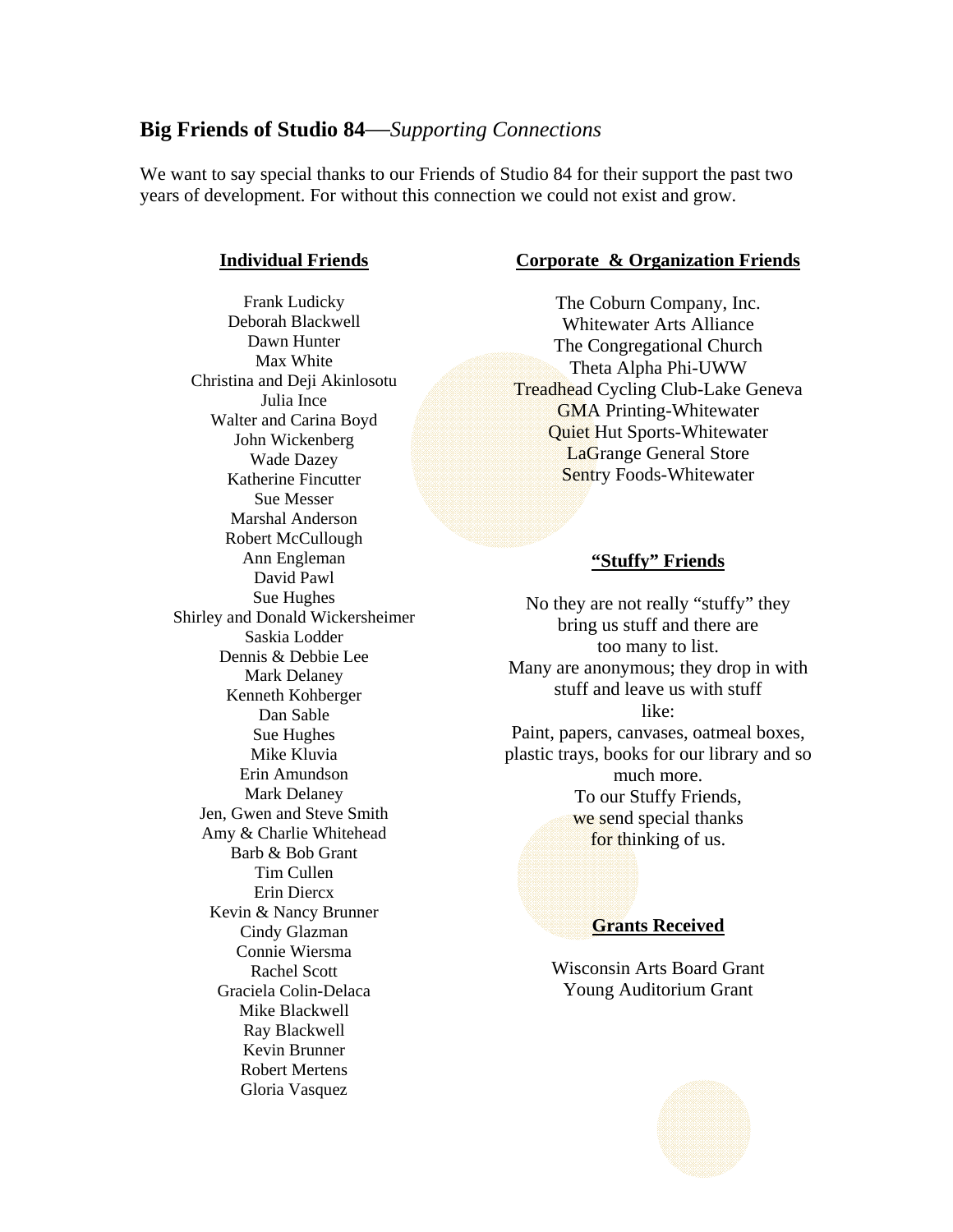#### **Revenue**

A very large portion of our revenues comes from our individual donors.

While grants covered a portion of revenue in 2010, they are not a dependable source of income, as it really depends on finding a grant that fits our needs and then receiving the grant.

#### **Goals for 2011**

To continue researching for and applying for grants and obtain support from foundations and corporations that will provide regular year to year operational support.





#### **Expenses**

Rent and utilities spends almost three fourths of our income.

Other expenses include printing, ink, paper, web hosting, postage, insurance, art supplies and payments to leaders of some special workshops.

#### **Goals for 2011**

While we are good at what we call scrounging for materials (aka dumpster diving) and sale hunting to keep costs down, our goal is reach out to our friends who do the same and can collect items such as paint, canvases, other supplies to keep these costs as low as possible.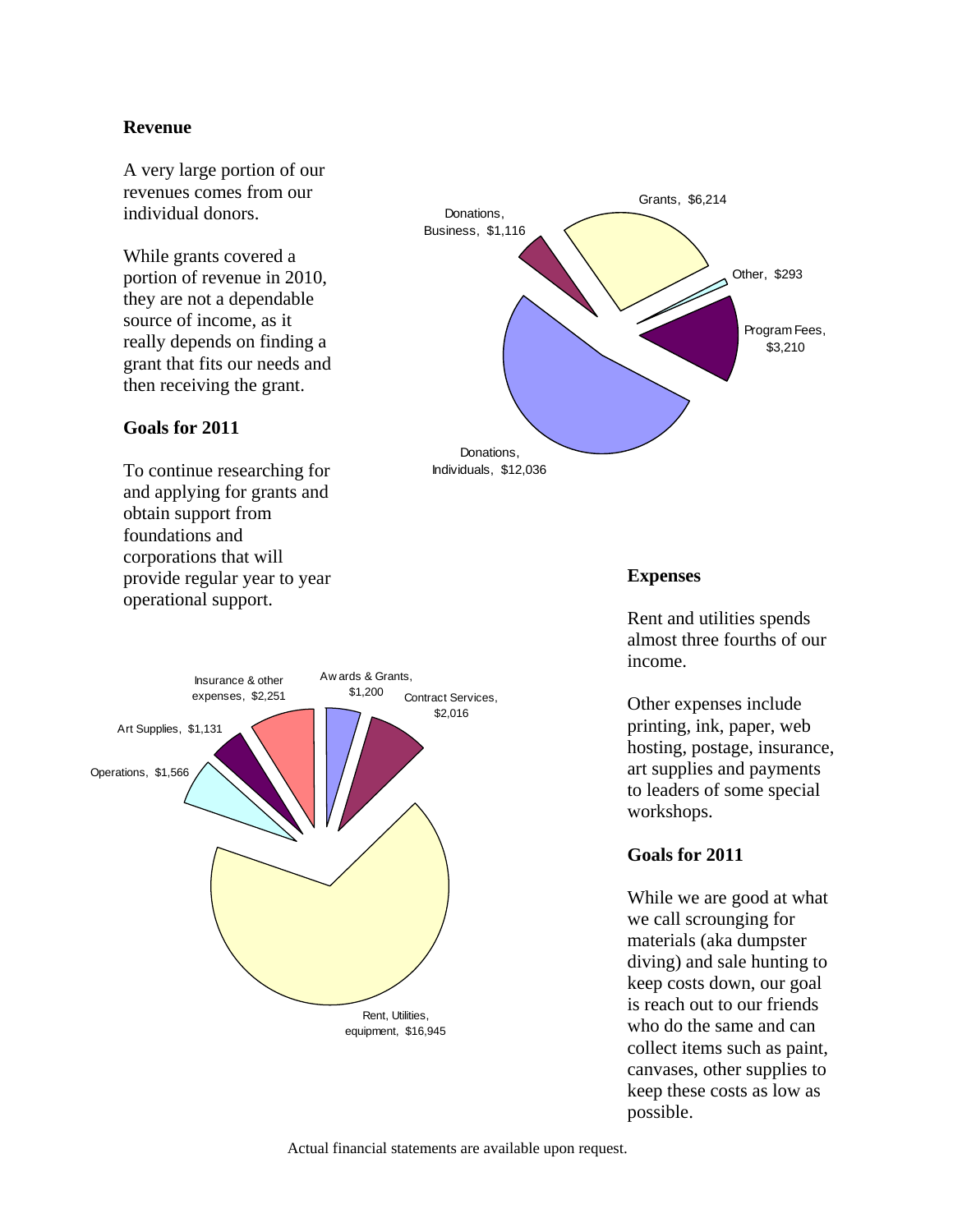#### **STUDIO 84 PHILOSOPHY**

Our philosophy is to provide open exploration of any medium chosen by the student with individualized guidance.

By looking closely at each student's abilities and skill level, individual instruction is provided. Whatever challenges they may bring with them a creative solution will be sought to nurture their inner creative needs and provide every opportunity for success. Students are challenged and encouraged to grow at their own pace.

#### **BENEFITS OF ART**

Enhances self-image and self-esteem Change identity from "disabled person" to "creative artist" Encourages decision-making and independence Establishes or preserves sense of identity Counteracts social isolation Improves communication skills Improves motor coordination and manual dexterity Provides alternative for unacceptable behavior